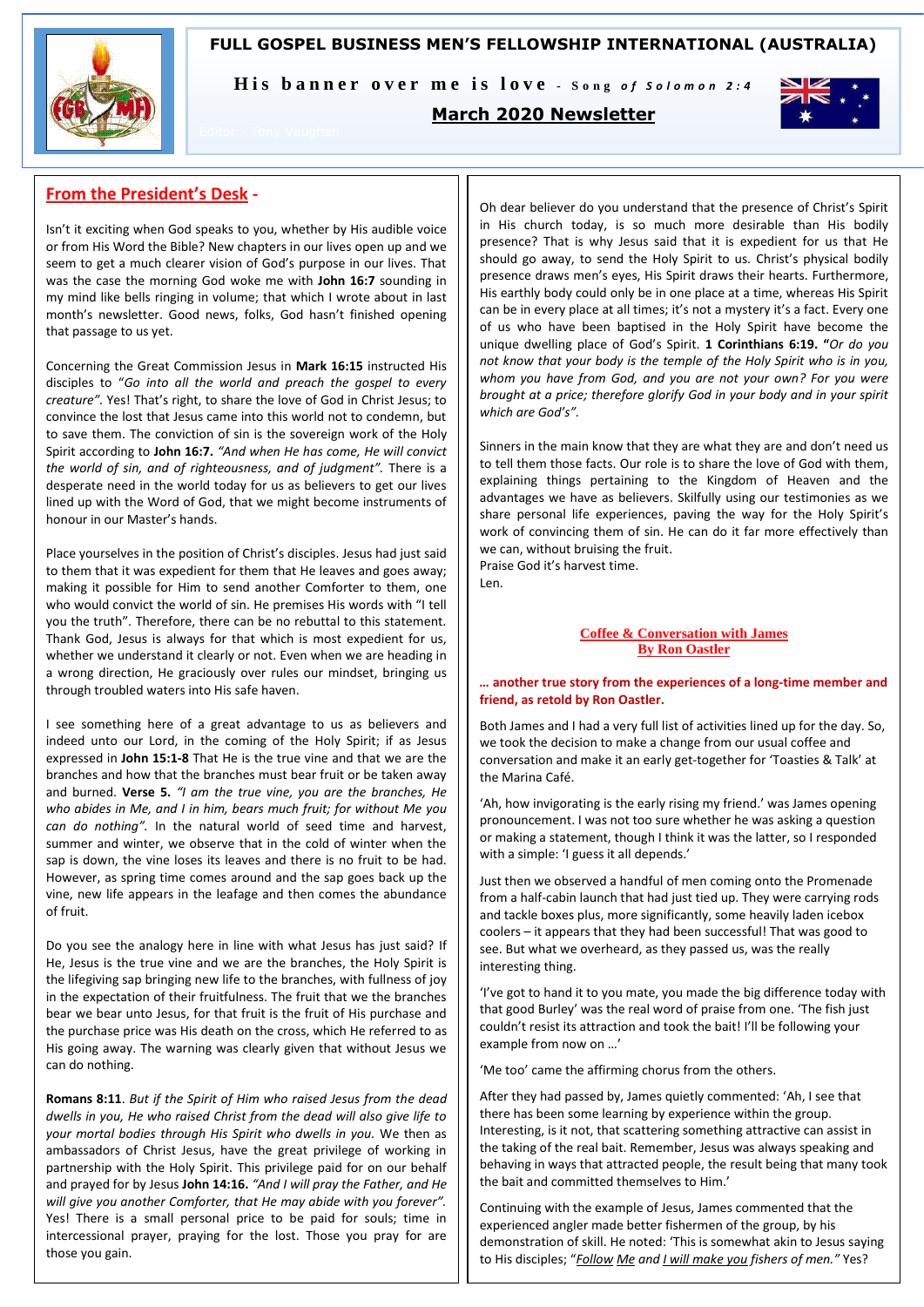And of course, the Apostles did follow his example and lived "The Gospel" as burley before the multitudes, proving to be effective fishers of men.'

As expected, James reinforced this truth from his own experience.

'You might recall my story of my secretary, Rhonda. The burley on the water was my sharing with her the greatness and goodness of God for all of a person's life and living. She came to me one day with a dilemma. Her Parish Priest would not allow her to marry her fiancé as she had been previously married and divorced. Explaining her situation, Rhonda said to me "you have been telling me that Jesus has the answers to life and living, what am I to do?" What a profound question, I thought. The burley on the water had brought her to this point.

'Well Rhonda, I could tell you what the Scriptures say about your dilemma, but you can hear from the Lord Himself. When we become a child of God, by receiving Jesus as our Lord and Saviour, we then have His Spirit within us to lead and guide us in His ways. You would want that would you not? You can receive Him right here and now by committing yourself to Him. Can we pray together to that end?' So it was that Rhonda "took the bait" and fulfilled the scripture:

"*For it is with your heart that you believe and are justified, and it is with your mouth that you profess your faith and are saved." Romans 10:10 NIV*

*'*Then after praying for Rhonda, I took a bible from the shelf and suggested she read the Gospel of John which tells of the love of Jesus and the Father - and the Book of Acts which tells of the enabling power of the Holy Spirit ... Then, having prayed with her, I bid her God's blessing and good evening.'

'The next day Rhonda said, "I've read all of the Gospel of John and the Book of Acts, what should I read next?" How wonderful ... so then two things then happened. I suggested some further scripture reading, plus I called an on-fire Spirit filled Anglican Minister who was rector of a church close by where Rhonda was living. They agreed to look after her come Sunday and shepherd her in her new-found faith. Which they did - and the Holy Spirit started an exciting work in her life.'

'This is another of the lessons we need to learn about "Winning & Discipling folk to Christ"', was James closing statement.

# *Dr. Terry Peters, San Antonio, Texas*

Selling shoes was very mechanical. It was like being dead and yet still alive. In my search for answers, I got involved in Eastern religions. I read every book I could find on the topic, wanting to find spiritual power. By then I believed in reincarnation, transcendental meditation, and evolution. When my parents came to Houston for my sister's wedding, they kept bugging me to come back to the Panhandle of Texas. This continued during a trip we took together.

When I had left home to attend Chiropractic College, we had had parties to celebrate the great success I was going to make of myself. Now, to go home defeated, with my tail between my legs, seemed just too demeaning. Then I remembered a Bible story about Gideon who had laid out a fleece. I knew there was a God, so I thought, "I'll try that." I told God, "If You want me to go back to my home town, I won't have a place to live or a new job like I have here."

When we returned to Houston, I noticed a note on my car window, which said, "Dear Terry, we've moved to Wisconsin." I no longer had a place to live and, as it turned out, I did not get the new job I had been counting on.

In one of the books I'd read, it recommended that if you did not have

anything else to meditate on, you should use the 'Our Father'. In doing this, I found myself crying out to God in desperation. To my surprise, I felt a tangible love come over me.

I moved back home to the Panhandle of Texas in 1970. The first person to call me at home was my school buddy. He had become a 'born-again Christian' and kept asking me to go to church with him. One day I agreed to go with him so he would stop bugging me.

This was the first time I had ever been in a church where people looked like they were enjoying themselves. They seemed so happy and at peace. I thought to myself, "Oh, God, if I could just have some of that." I began to copy their style of worship, thinking that if I did maybe, just maybe, I would feel better.

When I raised my hand very slightly, that 'monkey' went off my back. I now believe that my life was changed right then. The moment I entered into the worship of Jesus, something changed in me; perhaps it was that sign of surrender. I don't know what it was; I just know the 'monkey' was off my back for the first time in 16 years. At the end of the meeting they invited people forward for prayer. When I got to the front, the minister asked why I had come and I answered, "I don't know. You invited us forward for prayer, so here I am."

I kept my friend up till three in the morning going through the Bible, talking about what it meant to be 'born again' or 'saved', and saying the 'sinner's prayer'. Two weeks later I received the Baptism of the Holy Spirit.

Then I met a man named Morris Means; he was a sign painter. We became friends, and for the next two years, he discipled me in the importance of prayer. I was under a lot of stress because I could not seem to make enough money, and my wife was now divorcing me, and threatening that I would never see my children again. Though I felt a lot better now that I was 'born again,' I still had a lot of problems. Every time I would go to Morris with my problems, he would ask if I'd prayed about it. I would tell him I had and he would always answer, "Well, go pray some more."

Off I would go to pray, and when I came back to him, he would always answer the same, "Go pray some more." Soon I discovered that when I spent time with God, my problems would go away. One day Morris said he was going out to a cottage he owned to spend some time in prayer and I asked if I could go along. He agreed.

I stayed there for twenty-six days. When I came back, nothing had changed that I could feel. I was still broke, though happy. At this point I wanted to go into full time ministry, but the friend who'd led me to the Lord, phoned and said he had a friend, a Chiropractor, who needed help. A couple owned the practice. The husband had been killed in an accident and the wife was sick. She was looking for someone to take over her practice. The third time he called, I agreed to check it out.

Once again, I put a fleece before the Lord. I said, "God, if You want me to be a Chiropractor, I want a rug on the floor, a trained receptionist, a X-ray machine and all the equipment, and I do not want to borrow any money." At that time, I couldn't have borrowed any money if I'd wanted to. When I saw the office, it was better equipped than I had even asked for. I thought I would never get it unless I borrowed a bunch of money.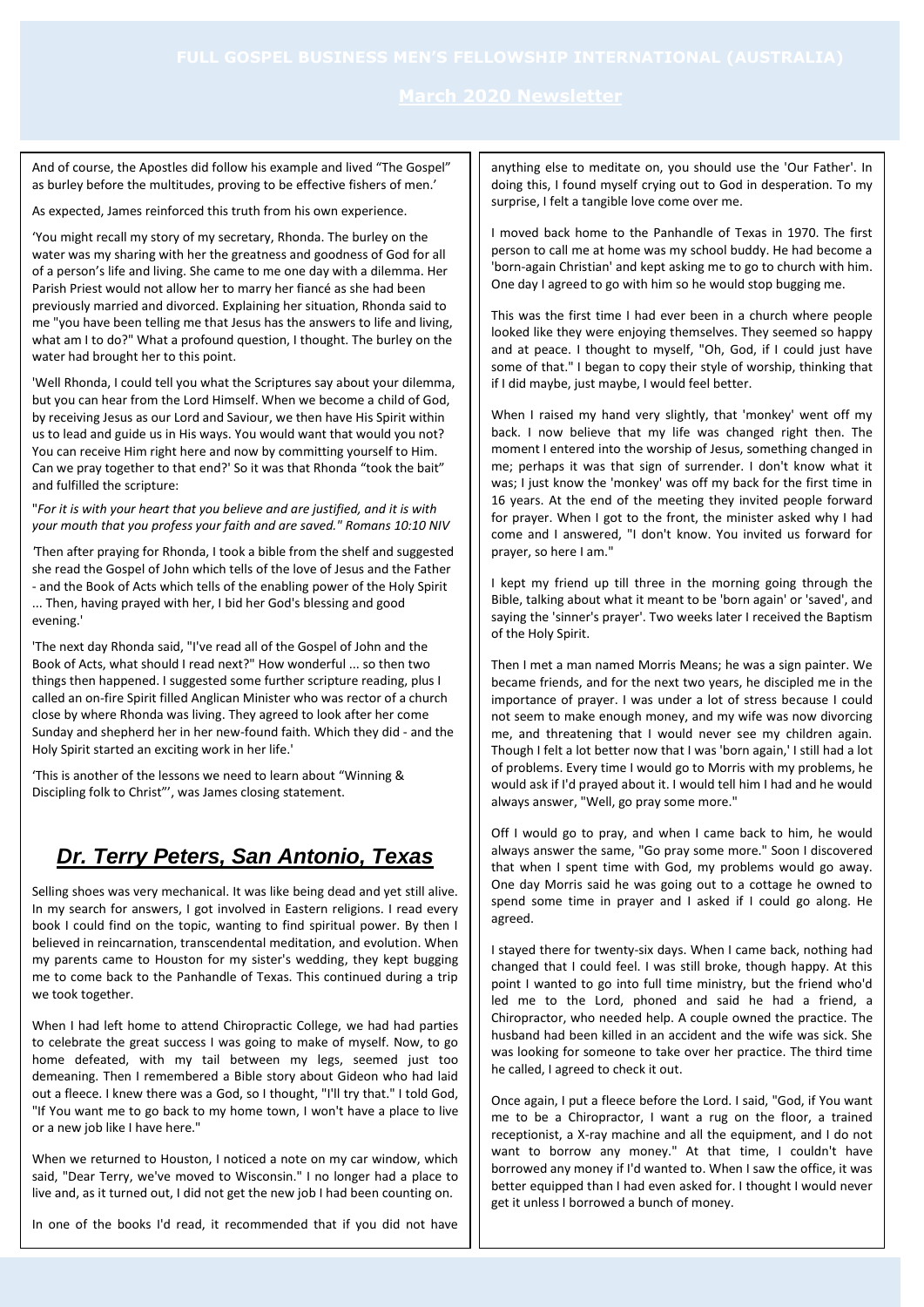To my surprise, all she wanted was for me to pick up a small rental fee. Before I left I was already adjusting patients. In a couple of years I was able to buy another office that was twice as big. I became very prosperous and well known in my profession.

Then I attended a meeting of the FGBMFI. Within a few months I was asked to be president of the Chapter. By the end of the year 300 people were coming to the chapter meetings. Then I began to pray for the territory 150 miles in radius around my town. In the next seven years we started 13 chapters and held four successful conventions.

I was about 40 years old at the time and so many wonderful things were happening. Everyone would come and tell me what a great job I was doing. The compliments went to my head and I began thinking that I was really pretty good. Now when my friend kept telling me, "Terry, go pray some more," I told him to leave me alone, that I was too busy. Pride had entered in. One day God told me to resign from all my positions. I knew what it was like without God in my life, so I obeyed.

I turned my business over to my brother and asked the Lord to send me someplace where true revival was to take place. He brought San Antonio to my mind and I moved to South Texas in 1979. Without Jesus this would have been a very difficult time, but it was a positive time of learning with God's help. One day I was in my office when someone wanted to talk to me. It was my ex-wife who, to my surprise, offered to send me photos of our children, whom I had not seen in ten years.

Later she invited me to see them. It was very special; the children and I made an immediate connection. They were 12, 13, and 14 years old at the time. When my eldest son, Ted, was fifteen, he came to live with me. A year and a half later his brother, David, came to live with us. Since that time my children have given me five grandchildren. Dr. David Peters is a Chiropractor and worked with me for four years. He now practices in Missouri. My daughter, Debra, has a Master's degree in Civil Engineering, and lives in South Carolina, and my other son, Ted, lives in Houston, and has a mortgage business.

There came a time that I began to pray for a wife. I asked God to choose one for me this time. One day several of us from a singles group went to visit a girl who'd been to our church once. It was an awkward afternoon for me. After a long time of being quiet, I started to talk to her about God. I asked her, "Do you know Jesus?" She answered that she knew all about the person and life of Jesus. But when I asked her if she had a personal relationship with Jesus Christ, she said she didn't, so I asked if she would like to have one. When she said, "Yes," I led her in a 'sinner's prayer'.

I then asked if she would like to receive the Baptism of the Holy

Spirit. I explained that it was when God gives us power to live the Christian life. She said yes, so I prayed for her and she immediately spoke in 'tongues'. Four months later, in April 1985, Gerry and I married. Since that time God has prospered our Chiropractic business. She takes care of all the finances and paper work.

The greatest thing that has happened to me in the last few years is a project to get people to pray. I was praying for something no one else was doing in the body of Christ. That was when God told me to begin exhorting people to pray. In May of 2000, we began putting the audio on the internet (www.fgbmfioutreach.org/prayer). I believe this is one of the most important things I have done in my whole life because, without prayer, nothing of spiritual value can happen.

If just one person in every country listens to one of these messages and begins exhorting others to pray, it will create an atmosphere of revival around the world.

Recently I participated with the FGBMFI Fire Teams at Celebrate America in Brownsville, Texas, where 11,000 were fed and received the Gospel.

## **You Don't Know What You've Got Till it's Gone By Ian Eckel**

It struck me that God's economy is love, and in the beginning, man only had the mateship of the animals God surrounded him with. But God had the plan to give him another human so that he could experience intimate human love. The sort of intimacy that welds human hearts together.

As most of you know by now, I have lost that intimacy that I enjoyed for 45 years, with the passing of my wife.

When Sharon and myself sat down to construct our testimony, we decided to confess all the shortfalls of our life together. She had to forgive me for a lot of idiot things I had done and said.

One thing that had stuck in her memory from the time she first conceived our first child to this time, was the stupid statement I made jokingly, "whose child was it, as she conceived when we were 'not having serious sex' but were just 'playing around'. Stupid me, I made the same comment when the same thing happened with our second child because the circumstances were similar. Sharon carried that hurt unbeknown to me for something like 13 years. Being asked to share our testimony at an FGBMFI dinner was the best thing for our relationship. Having to stand up in front of dozens of people and be brutally honest healed this hurt that Sharon carried buried in her heart.